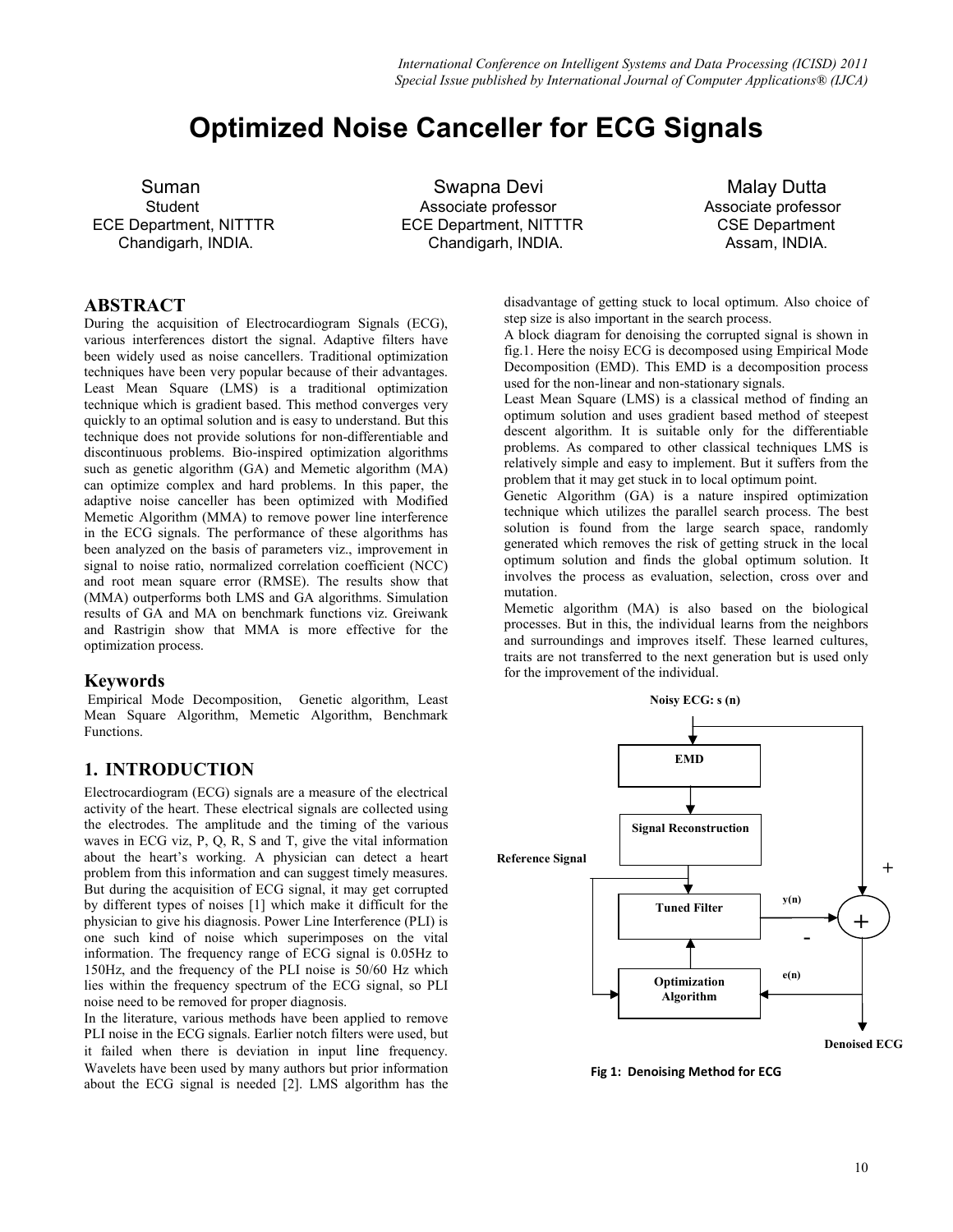The performance of these algorithms has also been evaluated on the basis of root mean square error (RMSE), normalized correlation coefficient (NCC) [3] and improvement in signal to noise ratio [4].

The Genetic algorithm and Modified Memetic algorithm has also been experimented on two benchmark functions viz. Griewank and Rastrigin. Both are multimodal functions have many local minimas. The global minima of both the functions are at zero.

In this paper, section 1 gives the introduction, section 2 discusses the empirical mode decomposition, section 3 describes and gives different optimization algorithms used for the removal of PLI, section 4 gives the testing of the proposed algorithm on benchmark functions, section 5 describes the implementation of the denoising of ECG signals, section 6 gives the results and discussion, and finally section 7 concludes the paper.

# 2. EMPIRICAL MODE DECOMPOSITION

Empirical Mode Decomposition (EMD) is a method of decomposing the non-stationary and non-linear signals into its oscillatory components. The process is data driven and the components so obtained are called intrinsic mode function (IMF) and this process is called sifting process [5] [6] [7]. In EMD no prior knowledge about the signal is required. In each process an IMF and a residue is produced then the residue is further processed to get another IMF and a residue. This process stops when no further IMF can be obtained from the residue. So signal can be represented as:

$$
s(t) = \sum_{k=1}^{N} C_k(t) + r(t)
$$
 (1)

where  $s(t)$  is the signal to be decomposed,  $C_k(t)$  the IMFs

and  $r(t)$  is the residue [8].

 $\lambda$  T

# 3.OPTIMIZATION ALGORITHMS

In order to remove the noise due to power line interference an adaptive filter is used, the weights of which are optimized by an optimizing algorithm. In this section, least mean square algorithm, genetic algorithm and proposed Modified Memetic algorithm are discussed.

### 3.1 Least Mean Square (LMS) Algorithm

Least Mean Square (LMS) algorithm is a traditional method of optimization given by Widrow and Hoff. It is based on the gradient descent technique [9] and starts from a point. It finds the set of weights for which minimum error can be achieved. The weight updation [10] is as follows:

$$
y(n) = d(n) \times w(n) \tag{2}
$$

$$
e(n) = s(n) - y(n) \tag{3}
$$

 $w(n+1) = w(n) + \mu \times d(n) \times e(n)$  (4)

where  $y(n)$  is the output of the filter,  $d(n)$  is the reference signal for the filter,  $e(n)$  is the error from the noise canceller and  $w(n)$ are the weights of the adaptive FIR filter.

LMS has the disadvantage of getting struck to a local minimum point. Also the tracking of the changes in the input of the filter depends on the step size [11].

### 3.2 Genetic Algorithm

Genetic algorithm (GA) is a method for finding the optimum solution based on the biological phenomenon. It is based on the survival of the fittest phenomenon. So from the population of solutions best fit individuals are selected and then crossover is done to form the next generation [12]. To add diversity to the population, mutation process takes place. The operators used are evaluation, selection, crossover and then mutation. The pseudo code of the genetic algorithm is:

(i) Generate the solution population. (ii) (a) Set pop\_size, max\_gen, gen=0. (b) Set cross\_rate, mutate\_rate; (iii) while max  $gen = gen$  evaluate fitness for  $(i=1$  to pop\_size) select (mate1,mate2)  $child = crossover(mate1, mate2)$  $child = mutation()$  end for replace offspring to new generation  $gen = gen + 1$ end while (iv) return best chromosomes.

## 3.3 Modified Memetic Algorithm (MMA)

Memetic Algorithm (MA) is an evolutionary algorithm in which global search techniques are combined along with the local search to improve the quality of the solution. So, the best attributes are passed on to the next generations. Also the individuals in each generation have the quality of adapt from the environment and neighbors to improve them [13]. So these traits are taken from the neighbors i.e. locally. Local search reduces the computation and helps in early convergence.

For the removal of PLI, in this work, genetic algorithm has been used for global search and within this local search is embedded to make the convergence to optimal solution. This local search is done by particle swarm optimization (PSO) technique. The modification in the inertia parameter used in the PSO equation. In the classical PSO, the inertia is fixed but here, it is changing with the current value of the particle and the global best value of the population. The equation for the local search is:

```
v(t+1) = v(t) \times \mu \times rand + c_1 \times rand \times (pbest-current) + (5)
```

$$
c_2 \times rand \times (gbest-current)
$$

$$
x(t+1) = x(t) + v(t+1)
$$
 (6)

where  $c_1 = c_2=2$ , and  $\mu=(1$ -current/gbest),  $v(t)$  is the current velocity of the agent,  $v(t+1)$  is the updated velocity,  $x(t)$  is the present position,  $x(t+1)$  is the next position,  $c_1$ ,  $r_1$ ,  $c_2$ ,  $r_2$  are control parameters,  $\mu$  is the inertia weight, "pbest" is the particle's best position, "current" is the particle's current position and "gbest" is the global best position of the population. The pseudo code of the Modified Memetic Algorithm is:

(i) (a) set pop\_size, max\_gen, gen=0, cross\_rate,

mutate rate, meme; (b) set v,  $c_1$ ,  $c_2$ ,  $r_1$ ,  $r_2$ (ii) initialize population (iii) while max  $gen > gen$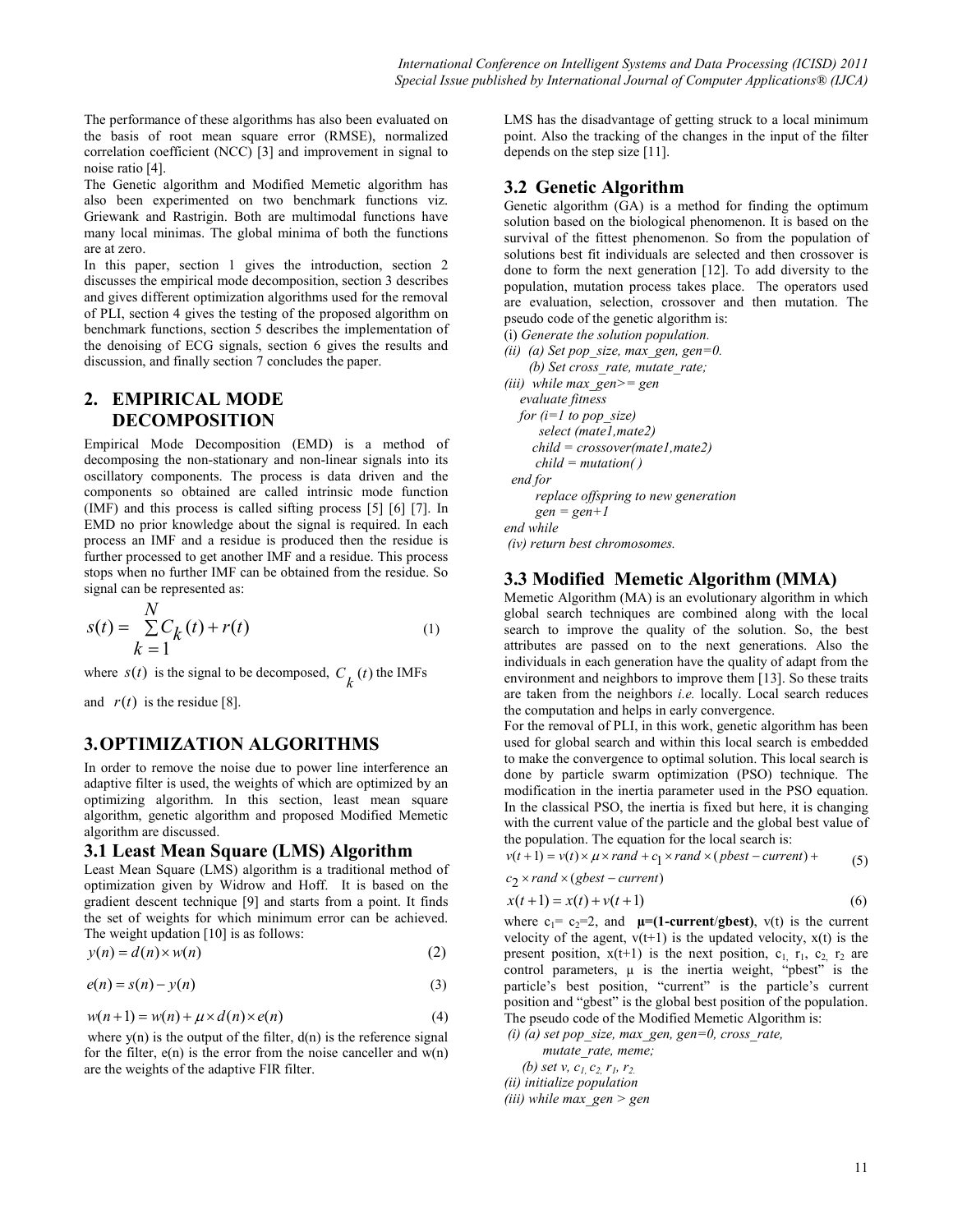for  $i=1$ :pop\_size evaluate fitness of agents. select best agents. find the best agent of the population as 'gbest'. find the local best agent as 'pbest'.

#### end

for  $i=1$ :pop\_size

for  $j=1$ : meme

 update the velocity of the meme according to eqn. 5. update the position of the meme according to eqn. 6. end

end

```
for i=1:pop_size
    select two agents for crossover. 
    perform crossover. 
    perform mutation. 
end
```
replace offspring to new population.

 $gen = gen + 1$ 

end while

(iv) return best agent.

(v) generate neighbor for the best agent.

for  $j=1$ : meme

 update the velocity of the meme according to eqn 5. update the position of the meme according to eqn 6. end.

(vi) return best optimum agent.

The modifications have been done in the local search in the memetic algorithm. The inertia of the particle has been modified so that optimum result is achieved in less iteration. As the inertia is made dependent on the current and the global positions, the next position now will be near to the optimum one.

# 4. TESTING ON BENCHMARK **FUNCTIONS**

In order to test the performance of Genetic and Modified Memetic algorithms, two benchmark functions have been chosen. Griewank function (F1) and Rastrigin function (F2) both are non linear and multimodal functions. Both these functions have many local minimas. Griewank function is a good function for the testing of the Genetic algorithm. Rastrigin is a difficult problem for the Genetic Algorithm [14].

$$
F1 = 1 + \sum_{i=1}^{n} \left( \frac{x_i^2}{4000} \right) - \prod_{i=1}^{n} \left( \cos \left( \frac{x_i}{\sqrt{i}} \right) \right)
$$
(7)

$$
F2 = \sum_{i=1}^{n} \left[ x_i^2 - 10 \cos(2 \prod x_i) + 10 \right]
$$
 (8)

'n' is the dimension.

These functions have been tested with population size of 80 and dimension is 20. The crossover rate is 80%. The generations are varied from 50 to 400. For the Memetic algorithm, in the local search, the acceleration constants c1, c2 are fixed at 2 and the maximum velocity is fixed at the upper range of the search [15]. The range of search space is [-600, 600] for the Griewank function and [-5.12, 5.12] for the Rastrigin function.

The mean optimum value is taken for 50 runs [16]. Table 1 and table 2 show the Griewank and Rastrigin function values corresponding to the number of generations. The logarithmic value is plotted as shown in the figures  $2(a) \& 2(b)$  for both F1 and F2. As shown the Memetic algorithm is able to reach the optimum value which is near to origin as compared to Genetic algorithm. The stopping criterion is fixed as the maximum generation.

#### Table 1 Griewank Function

| Generation | <b>Modified Memetic</b><br>Algorithm | Genetic<br>Algorithm |
|------------|--------------------------------------|----------------------|
| 50         | 0.00020152                           | 1.2946               |
| 100        | 0.00018252                           | 1.0007               |
| 150        | 0.00016692                           | 0.9108               |
| 200        | 0.00014199                           | 0.6875               |
| 250        | 0.00011785                           | 0.5101               |
| 300        | 0.00012457                           | 0.3198               |
| 350        | 0.00012494                           | 0.3208               |
| 400        | 0.00012415                           | 0.3196               |

### Table 2. Rastrigin Function

| Generation | <b>Modified Memetic</b> | Genetic   |
|------------|-------------------------|-----------|
|            | Algorithm               | Algorithm |
| 50         | 1.2127                  | 10.0718   |
| 100        | 1.1513                  | 9.6535    |
| 150        | 1.1265                  | 8.9594    |
| 200        | 1.0108                  | 7.5757    |
| 250        | 0.9744                  | 6.6755    |
| 300        | 0.8802                  | 6.5816    |
| 350        | 0.7151                  | 5.9055    |
| 400        | 0.6910                  | 5.8298    |



Fig 2(b): Rastrigin Function Values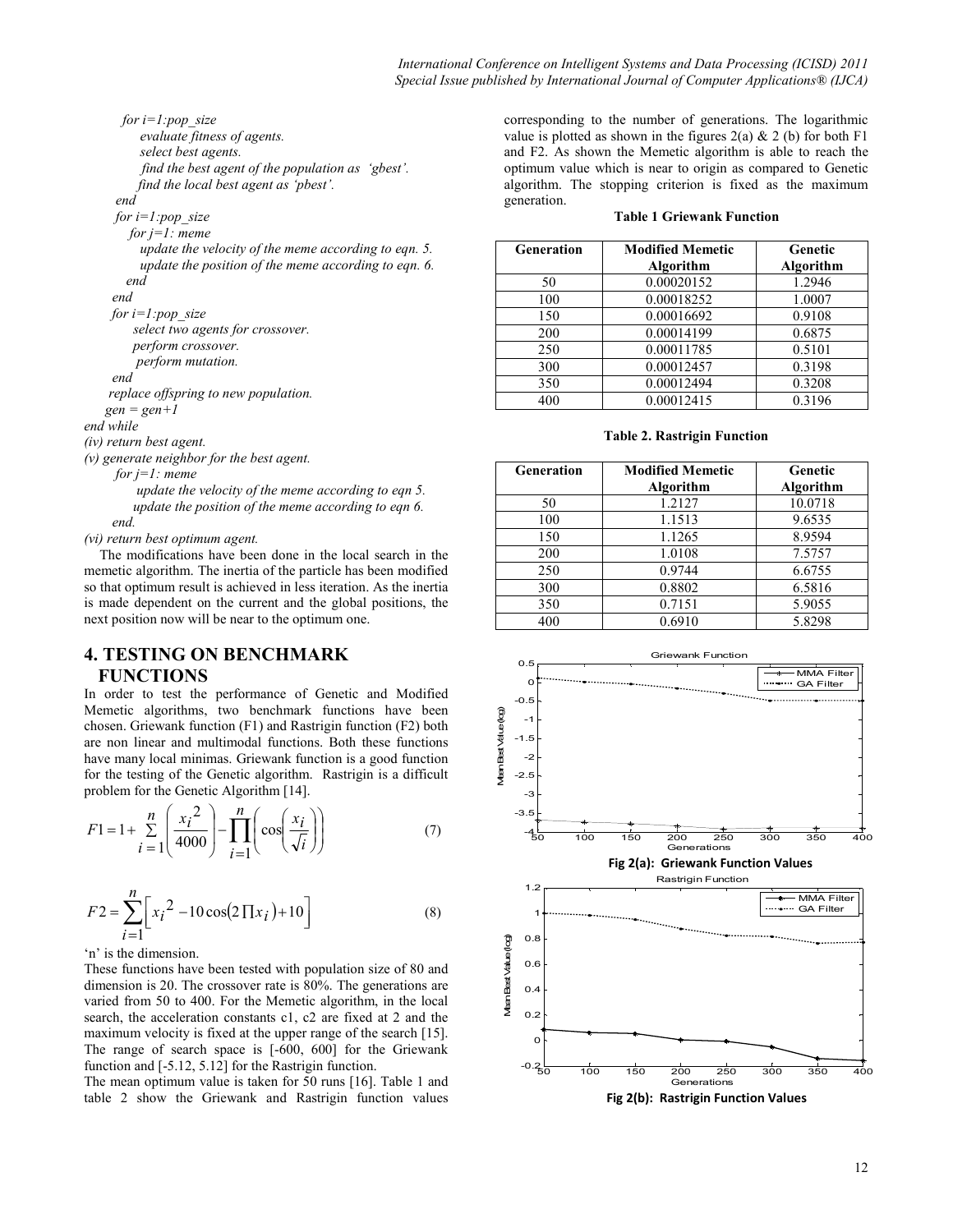### 5. ECG DENOISING

Experiments have been performed on ECGs taken from the MIT-BIH data base [17], according to the method shown in fig. 1. The ECG signals considered are 116. dat, 117.dat and 201.dat and have a sampling frequency of 360Hz, ADC resolution of 11 bits, 1800 samples of the ECG signal have been taken.

In order to analyze the performance of the method, noise of 0.20V, 0.24V and 0.15V of 50Hz have been added to the clean ECGs respectively. These corrupted ECGs are then decomposed by the EMD process. Eleven Intrinsic Mode Functions (IMFs) and a residue have been obtained. The IMF containing the PLI is used for the reconstruction of the reference for the adaptive filter. Filter then produces the exact estimate of its reference signal which is then subtracted from the corrupted signal to get the denoised ECG. The optimization algorithm helps to get the best estimate by changing the weights of the filter according to the changes in the input and the error produced.

The number of generations is fixed at 200; the size of the population is kept at 30. The cross over probability and mutation probability set at 0.8 and 0.01 respectively. The selection is rank based. The fitness function for the filter is:

$$
f(t) = \sum_{n=1}^{N} \frac{(s(n) - Y(n))^2}{N}
$$
(9)

where  $f(t)$  is the fitness function to be minimized,  $s(n)$  is the noisy ECG signal, Y(n) is the output of the adaptive filter and N is the number of samples in the ECG signal.

These optimization algorithms viz. LMS, GA and MMA have been analyzed on the basis of the improvement in the signal to noise ratio in dB, by RMSE, and the normalized correlation coefficient (NCC). RMSE defines the average magnitude of noise which still remains in the denoised signal. NCC is the association between the two signals in time series.

$$
RMSE = \sqrt{\frac{\sum_{n=1}^{N} (x(n) - z(n))^2}{N}}
$$
(10)

 $Imp [SNR] = SNR_{output} - SNR_{input}$ 

$$
\frac{\sum_{\sum(s(n)-x(n))}^{N} (s(n)-x(n))^2}{10 \log 10(\frac{n-1}{N})}
$$

Im 
$$
p[SNR] = 10 \log 10(\frac{n}{N} - \frac{N}{N})
$$
  

$$
\sum_{n=1}^{N} (z(n) - x(n))^2
$$
(11)

$$
NCC = \frac{\sum_{n=1}^{N} x(n)z(n)}{\sum_{n=1}^{N} x^{2}(n) \sum_{n=1}^{N} z^{2}(n)}
$$
(12)

where  $z(n)$  is the denoised ECG signal.  $s(n)$  is the ECG signal with noise,  $x(n)$  is the signal without noise and N is the number of samples.

## 6. RESULTS

Original ECG 201.dat and the corrupted ECG along with their frequency spectrum have been shown in fig. 3 & 4 respectively. The Fourier spectrum of the clean ECG shows that there is no

50/60 Hz frequency component present in the signal and when the noise is added as shown in fig. 4(b) the component at 50Hz is present. The IMFs of ECG 201 have been shown here. Twelve IMFs have been obtained from the EMD process. Some of these have been shown in the fig. 5(a) and 5(b). The left side shows the IMFs and their frequency spectrum is shown on the right side.



Fig 4(b): Frequency Spectrum of Corrupted ECG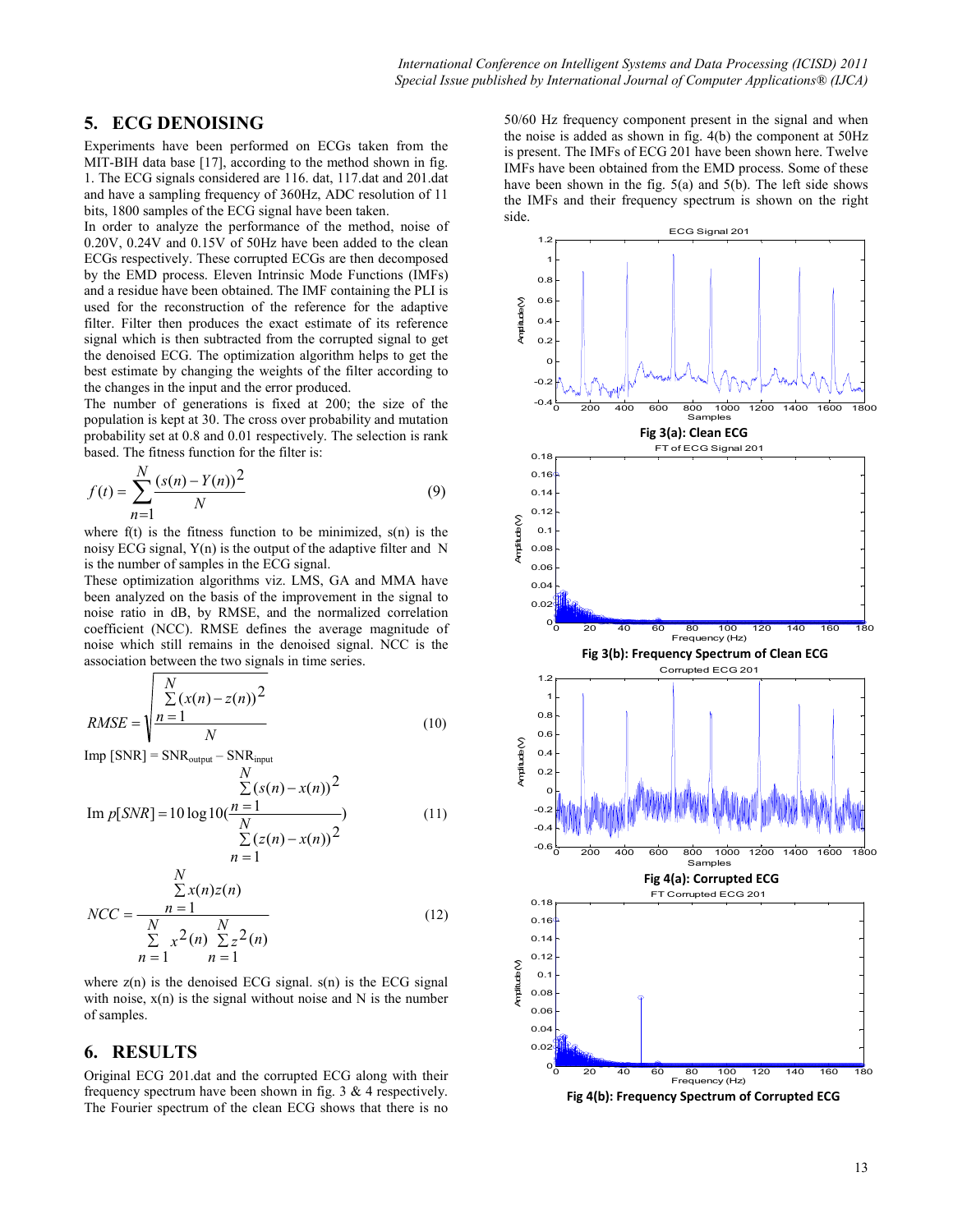

Fig 5(a) IMFs 1, 2, 4, & 5 (left side) and their frequency spectrum (right side)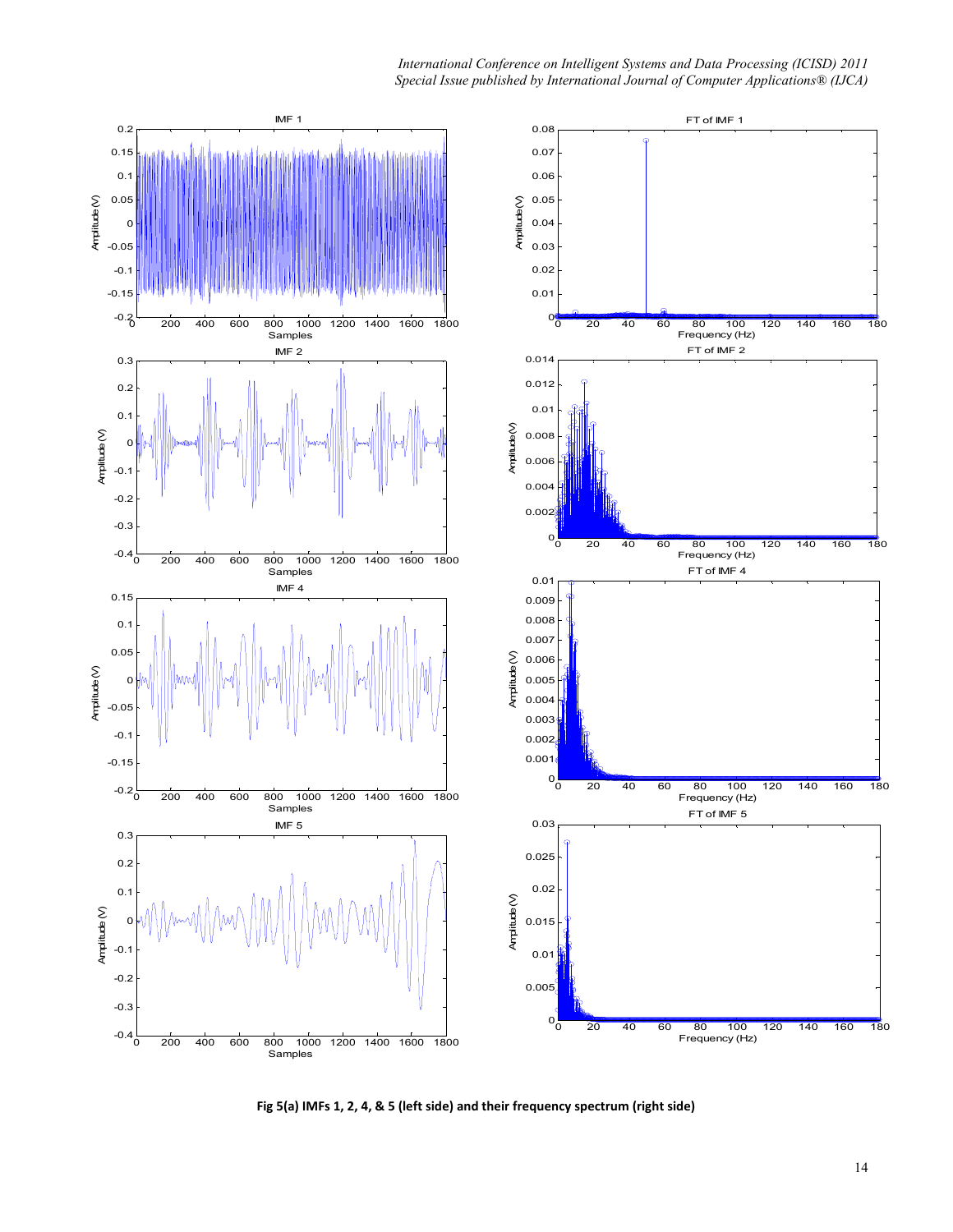

Fig 5(b) IMF 8, 10, 11 and 12 (left side) and its frequency spectrum (right side)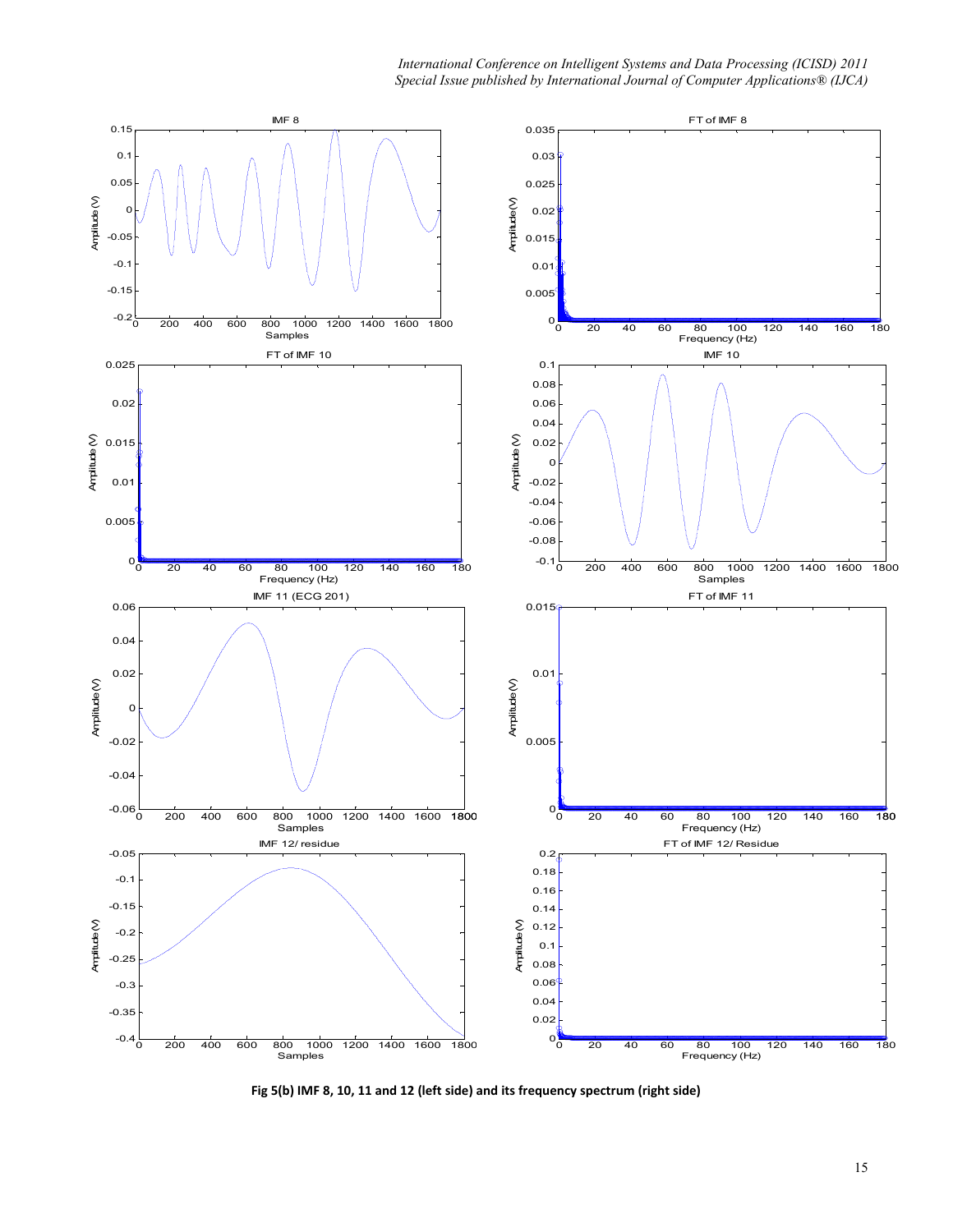

IMF1 contains the PLI component at the 50Hz frequency. IMF 2 and rest of the IMFs do not contain the noise component as shown in fig.5. So only IMF 1 has been used for the reconstruction of the reference signal for the adaptive canceller. The frequency components are decreasing as the order of IMF is increasing and the residue IMF12 is a monotonic signal as shown in fig.5(b).



Fig 6(b) Frequency Spectrum of Denoised ECG (LMS Filter)



The denoisd ECGs from the LMS filter and GA filter has also been shown in fig.6(a &b) and fig. 7(a & b) respectively. The denoised ECG from the Modofied Memetic algorithm (MMA) filter and its frequency spectrum has been shown in fig. 8 (a) and 8 (b). The PLI component at 50Hz has been effectively removed from the signal.